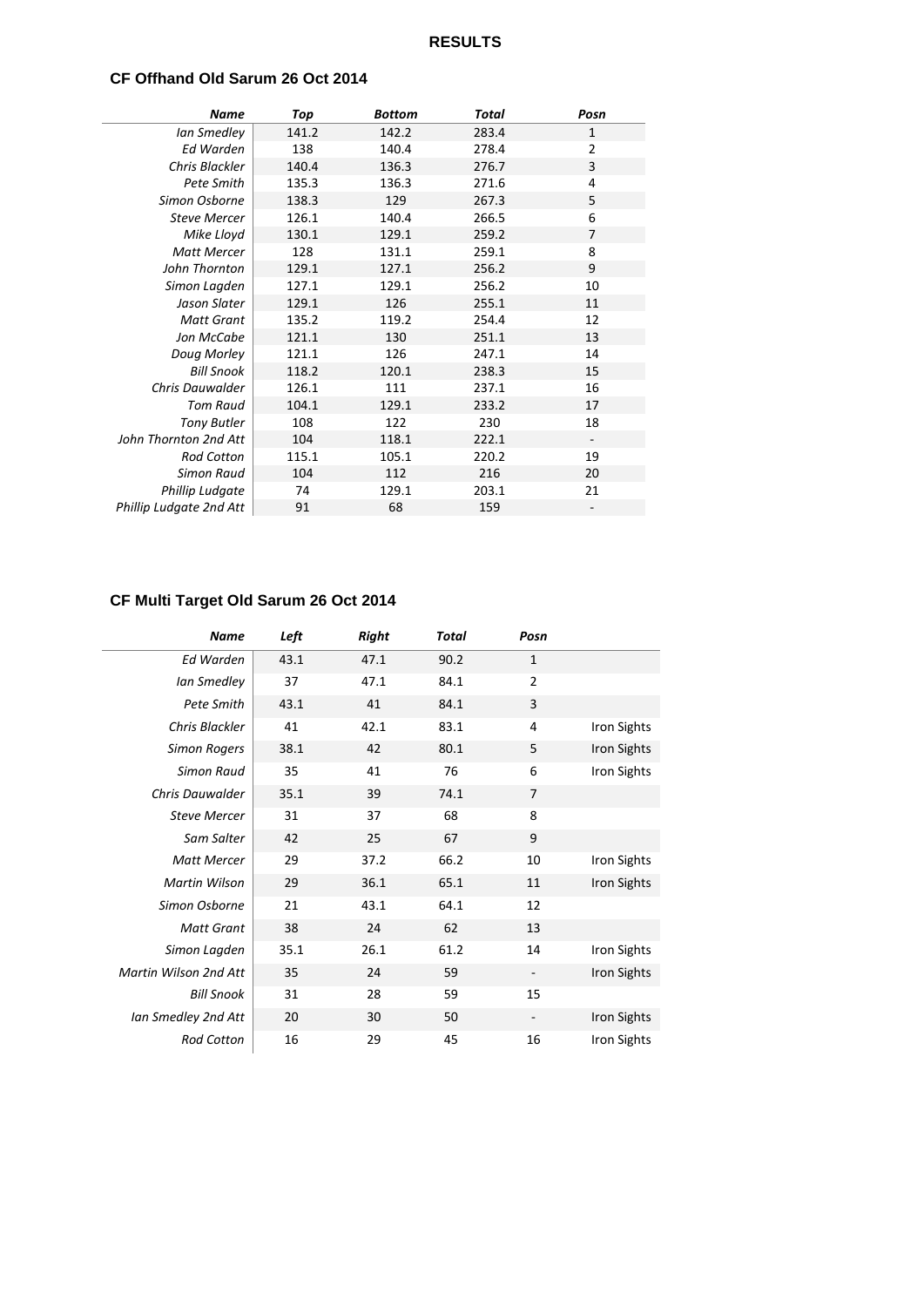# **CF Multi Target Iron Sights Old Sarum 26 Oct 2014**

| <b>Name</b>           | Left | Right | Total | Posn           |
|-----------------------|------|-------|-------|----------------|
| Chris Blackler        | 41   | 42.1  | 83.1  | $\mathbf{1}$   |
| <b>Simon Rogers</b>   | 38.1 | 42    | 80.1  | $\overline{2}$ |
| Simon Raud            | 35   | 41    | 76    | 3              |
| <b>Matt Mercer</b>    | 29   | 37.2  | 66.2  | 4              |
| Martin Wilson         | 29   | 36.1  | 65.1  | 5              |
| Simon Lagden          | 35.1 | 26.1  | 61.2  | 6              |
| Martin Wilson 2nd Att | 35   | 24    | 59    |                |
| Ian Smedley           | 20   | 30    | 50    | 7              |
| <b>Rod Cotton</b>     | 16   | 29    | 45    | 8              |

# **RF Bench Rest Old Sarum 26 Oct 2014**

| Name               | Rifle              | Ammo              | Total | Posn           |  |
|--------------------|--------------------|-------------------|-------|----------------|--|
| Ian Smedley        | Anschutz 54        | RWS Match 50      | 248.8 | $\mathbf{1}$   |  |
| Pete Smith         | Anschutz 54        | RWS Match 50      | 247.9 | $\overline{2}$ |  |
| Ivan Casey         | Anschutz 54        | Geco              | 239.2 | 3              |  |
| Sam Salter         | Anschutz 54        | Lapua             | 238.8 | 4              |  |
| Simon Porter       | CZ.                | <b>Eley Sport</b> | 238.5 | 5              |  |
| Chris Dauwalder    | CZ                 | Eley Tenex        | 234.4 | 6              |  |
| <b>Tony Butler</b> | Anschutz           | Eley Match        | 232.1 | 7              |  |
| <b>Rod Cotton</b>  | Anschutz 54        | Geco              | 230.3 | 8              |  |
| John Fenston       | <b>BSA Martini</b> | Geco              | 230.1 | 9              |  |
| Matt Grant         | <b>BSA</b>         | Geco              | 198.1 | 10             |  |

### **.22 Rimfire Offhand 25m Old Sarum 2 Nov 2014**

| Name                | Top   | Bottom | Total  | Posn           |
|---------------------|-------|--------|--------|----------------|
| <b>Mick East</b>    | 146.6 | 147.6  | 293.12 | $\mathbf{1}$   |
| Ian Smedley         | 143.5 | 147.6  | 290.11 | $\overline{2}$ |
| Simon Osborne       | 138.1 | 145.4  | 283.5  | 3              |
| Ross Pritchard      | 136.2 | 145.1  | 281.3  | 4              |
| Graham Downer       | 137.2 | 140.4  | 277.6  | 5              |
| <b>Steve Mercer</b> | 140.1 | 137.1  | 277.2  | 6              |
| Chris Dauwalder     | 137.1 | 137.2  | 274.3  | 7              |
| <b>Bill Snook</b>   | 131.1 | 134.0  | 265.1  | 8              |
| <b>Matt Grant</b>   | 132.2 | 132.1  | 264.3  | 9              |
| Aaron Walker (G)    | 125.0 | 135.3  | 260.3  | 10             |
| Simon Lagden        | 126.0 | 132.3  | 258.3  | 11             |
| David Shepherd      | 127.2 | 130.2  | 257.4  | 12             |
| John Thornton       | 123.0 | 130.2  | 253.2  | 13             |
| Harold Isaac        | 129.0 | 119.2  | 248.2  | 14             |
| Olly Aldridge       | 126.1 | 121.0  | 247.1  | 15             |
| Phillip Ludgate     | 131.2 | 114.0  | 245.2  | 16             |
| <b>Rod Cotton</b>   | 123.1 | 117.0  | 240.1  | 17             |
| Tony Butler         | 118.0 | 121.0  | 239.0  | 18             |
| Brian Ryder         | 104.1 | 98.0   | 202.1  | 19             |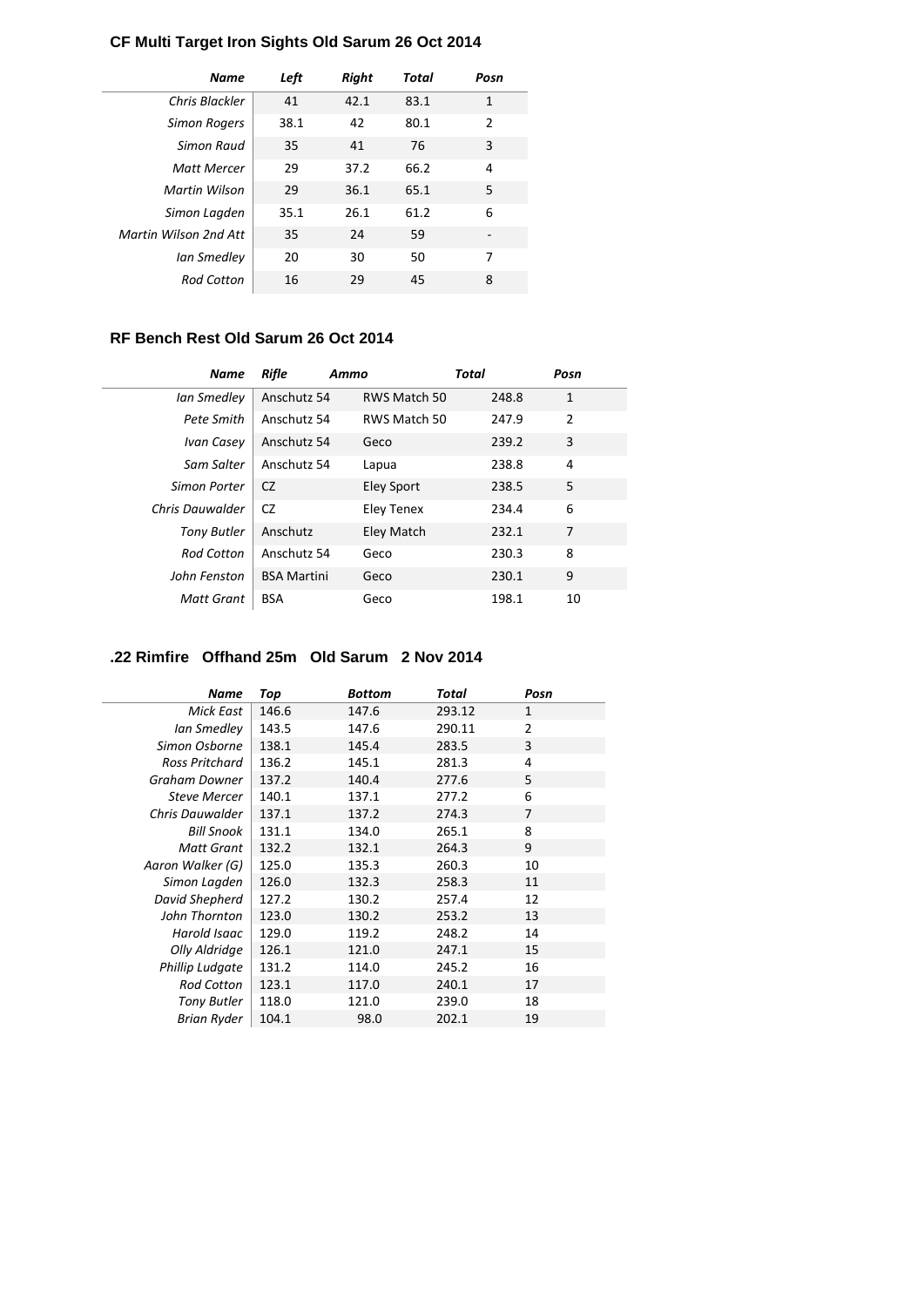# **.22 Rimfire 'Multi-Target' Old Sarum 2 Nov 2014**

| 52.1<br>53.3<br>Ian Smedley<br>105.4<br>1<br>2<br>52.5<br>Simon Osborne<br>50.1<br>102.6<br>3<br>48.2<br>Graham Downer<br>50.1<br>98.3<br>24.1(6)<br>73.6 (18)<br>97.7<br>4<br>Sam Salter |  |
|-------------------------------------------------------------------------------------------------------------------------------------------------------------------------------------------|--|
|                                                                                                                                                                                           |  |
|                                                                                                                                                                                           |  |
|                                                                                                                                                                                           |  |
|                                                                                                                                                                                           |  |
| 48.2<br>5<br>97.5<br><b>Steve Mercer</b><br>49.3                                                                                                                                          |  |
| 45.1<br>92.4<br>Chris Dauwalder<br>47.3<br>$6=$                                                                                                                                           |  |
| 48.2<br>44.2<br>92.4<br>Ross Pritchard<br>$6=$                                                                                                                                            |  |
| 48.3<br>44.1<br>92.4<br>$6=$<br>Simon Lagden                                                                                                                                              |  |
| 9<br>34.0<br>91.6<br>Mick East<br>57.6                                                                                                                                                    |  |
| 91.3<br><b>Bill Snook</b><br>47.3<br>44.0<br>10                                                                                                                                           |  |
| 45.0<br>Ivan Casey<br>90.1<br>11<br>45.1                                                                                                                                                  |  |
| Harold Isaac<br>43.1<br>88.2<br>12<br>45.1                                                                                                                                                |  |
| 45.1<br>42.1<br>87.2<br>$13=$<br><b>Matt Grant</b>                                                                                                                                        |  |
| 45.1<br>42.1<br>87.2<br>$13=$<br>Steve Winder                                                                                                                                             |  |
| 43.1<br>43.2<br>86.3<br><b>Rod Cotton</b><br>15                                                                                                                                           |  |
| 40.2<br>39.0<br>79.2<br>16<br><b>Tony Butler</b>                                                                                                                                          |  |
| 35.1<br>Aaron Walker (G)<br>36.0<br>71.1<br>17                                                                                                                                            |  |
| $2nd$ att<br>56.3<br>112.10<br>Mick East<br>56.7                                                                                                                                          |  |
| $2nd$ att<br>50.3<br>103.8<br>53.5<br>Ian Smedley                                                                                                                                         |  |
| $2nd$ att<br>Graham Downer<br>42.0<br>48.2<br>90.2                                                                                                                                        |  |
| $2nd$ att<br>36.0<br>69.2<br>Steve Winder<br>33.2                                                                                                                                         |  |

# **.22 Rimfire Benchrest Grouping 25m Old Sarum 2 Nov 2014 Any Rifle**

| Name               | Rifle              | Ammo                | Gp1   | Gp2   | Gp3   | Gp4   | Agg    | Posn           |
|--------------------|--------------------|---------------------|-------|-------|-------|-------|--------|----------------|
| Mick East          | <b>BSA Int Mk2</b> | SK Rifle Match      | 0.191 | 0.068 | 0.193 | 0.125 | 0.1443 | $1 =$          |
| Ross Pritchard     | Anschutz 54        | <b>RWS Match</b>    | 0.207 | 0.106 | 0.158 | 0.106 | 0.1443 | $1 =$          |
| Chris Dauwalder    | CZ 455             | Eley Tenex          | 0.208 | 0.137 | 0.228 | 0.350 | 0.2308 | 3              |
| Ian Smedley        | Anschutz 54        | RWS Match 50        | 0.225 | 0.247 | 0.277 | 0.233 | 0.2455 | 4              |
| Graham Downer      | Anschutz 54        | RWS Match 50        | 0.165 | 0.236 | 0.366 | 0.337 | 0.2760 | 5              |
| Simon Aldridae     | <b>BSA Int Mk2</b> | <b>CCI Mini Mag</b> | 0.317 | 0.351 | 0.374 | 0.311 | 0.3383 | 6              |
| <b>Tony Butler</b> | Anschutz 1813      | Eley Match          | 0.326 | 0.395 | 0.404 | 0.510 | 0.4088 | $\overline{7}$ |
| Olly Aldridge      | <b>BSA Int Mk2</b> | <b>CCI Mini Mag</b> | 0.521 | 0.247 | 0.516 | 0.544 | 0.4570 | 8              |
| <b>Rod Cotton</b>  | <b>BSA Martini</b> | Geco                | 0.547 | 0.676 | 0.432 | 0.398 | 0.5133 | 9              |
| John Fenston       | <b>BSA Martini</b> |                     | 0.342 | 0.698 | 0.523 | 0.504 | 0.5168 | 10             |
| Harold Isaac       | <b>Ruger 10/22</b> | Magtec              | 0.574 | 0.763 | 0.836 | 0.816 | 0.7473 | 11             |
| Josh Winder        | CZ 513             | Geco                | 0.671 | 1.253 | 0.601 | 0.832 | 0.8393 | 12             |

# **F Class 600yds Century 16 Nov 2014**

| <b>Name</b>            | Class | <b>Rifle</b>   | Calibre      | <b>Bullet Wt</b> | <b>Score</b> | Posn           | Pts          |
|------------------------|-------|----------------|--------------|------------------|--------------|----------------|--------------|
| <b>Richard Sharman</b> | F/O   | <b>Barnard</b> | .284 Shehane | 180              | 75.8         | 1              | 10           |
| Ross Pritchard         | F/O   | Barnard        | 6.5x47       | 140              | 74.5         | $\overline{2}$ | 9            |
| Sam Salter             | F/O   | <b>RPA</b>     | 6.5x55       | 139              | 71.6         | 3              | 8            |
| Pete Smith             | F/O   | <b>SGC</b>     | .223         | 69               | 70.6         | 4              | 7            |
| Pete Smith             | F/TR  | Dolphin Nesika | .308         | 155              | 70.5         | 5              | ---          |
| Ian Smedley            | F/TR  | Barnard        | .308         | 200              | 70.4         | 6              | 6            |
| Simon Lagden           | F/TR  | Mauser (Sam's) | .308         | 146              | 70.1         | 7              | 5            |
| Mike Lloyd             | F/TR  | Fulton         | 7.62         | 149              | 65.4         | 8              | 4            |
| Jules Zanchi           | F/TR  | Mauser         | .308         | 149              | 45.0         | 9              | 3            |
| Ivan Casey             | F/TR  | Remmy 700      | .308         | 149              | 41.0         | 10             | 2            |
| Ali Bamford            | F/TR  | Howa           | .308         | 145              | 32.1         | 11             | $\mathbf{1}$ |
| Ross Pritchard         | F/O   | Barnard        | .284         | 180              | 72.7         | $2nd$ att      |              |
| Simon Lagden           | F/TR  | Remmy 700      | .308         | 149              | 41.0         | $2nd$ att      | -            |

**F/TR**

| Name         | Class | Rifle          | <b>Calibre</b> | <b>Bullet Wt</b> | <b>Score</b> | Posn      | Pts |
|--------------|-------|----------------|----------------|------------------|--------------|-----------|-----|
| Pete Smith   | F/TR  | Dolphin Nesika | .308           | 155              | 70.5         |           | 10  |
| Ian Smedley  | F/TR  | Barnard        | .308           | 200              | 70.4         | 2         | 9   |
| Simon Lagden | F/TR  | Mauser (Sam's) | .308           | 146              | 70.1         | 3         | 8   |
| Mike Lloyd   | F/TR  | Fulton         | 7.62           | 149              | 65.4         | 4         |     |
| Jules Zanchi | F/TR  | Mauser         | .308           | 149              | 45.0         | 5         | 6   |
| Ivan Casey   | F/TR  | Remmy 700      | .308           | 149              | 41.0         | 6         |     |
| Ali Bamford  | F/TR  | Howa           | .308           | 145              | 32.1         |           | 4   |
| Simon Lagden | F/TR  | Remmy 700      | .308           | 149              | 41.0         | $2nd$ att |     |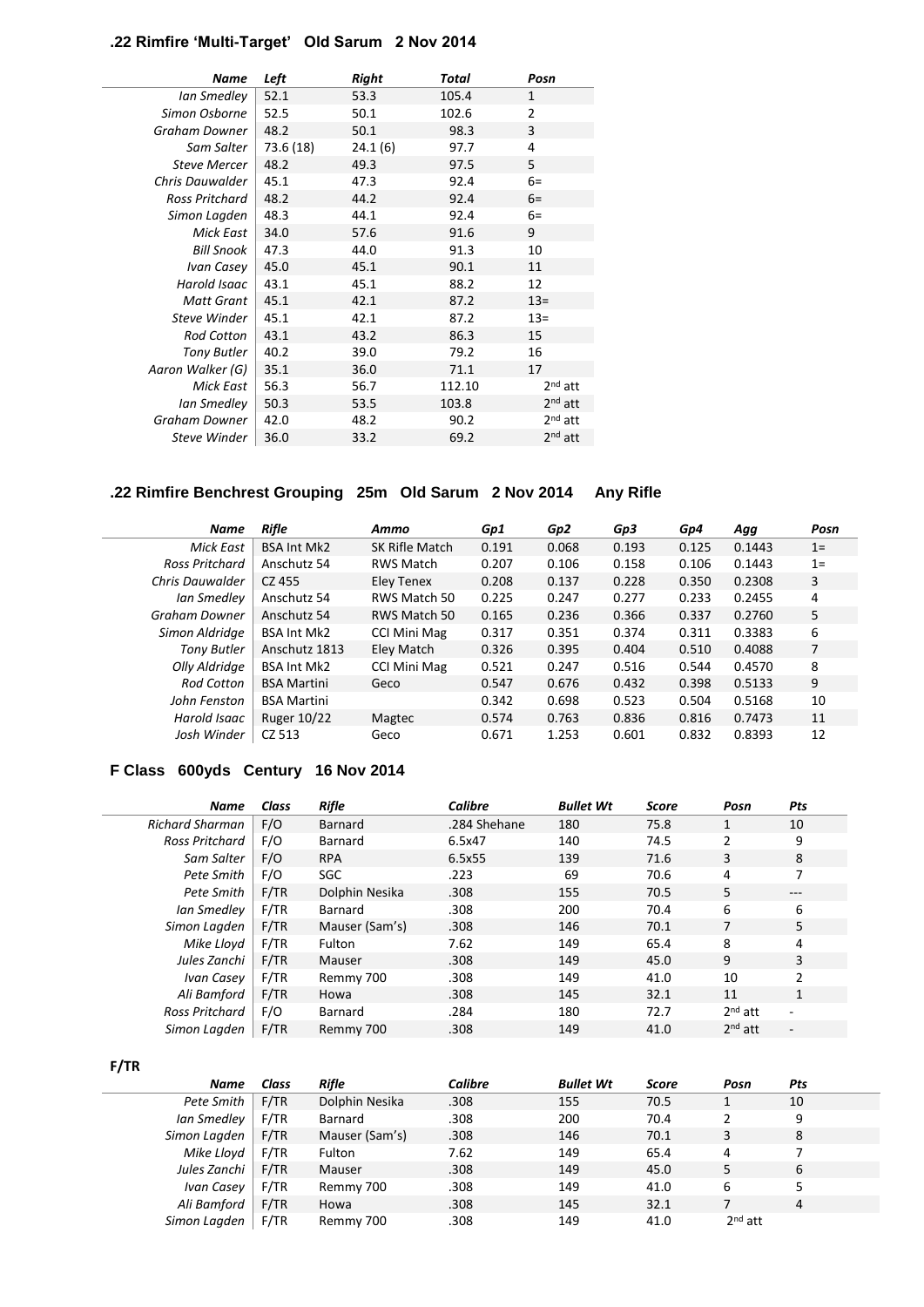#### **Service Rifle**

| Name Rifle                  | Calibre | <b>Bullet Wt</b> Score |      | Posn |
|-----------------------------|---------|------------------------|------|------|
| <i>Ivan Casey</i>   Enfield | 7.62    | 149                    | 56.0 |      |
| Jules Zanchi Enfield        | 7.62    | 149                    | 33.0 |      |

### **.22 Rimfire Benchrest Grouping 25m Old Sarum 23 Nov 2014 Semi Auto Rifle**

| <b>Name</b>          | Rifle              | Ammo                | Gp1   | Gp2   | Gp3   | Gp4   | Agg    | Posn | Pts     |
|----------------------|--------------------|---------------------|-------|-------|-------|-------|--------|------|---------|
| Mick East            | <b>MOA</b>         | SK Rifle Match      | 0.280 | 0.187 | 0.256 | 0.321 | 0.2610 |      | 10      |
| Pete Smith           | Anschutz RX22      |                     | 0.354 | 0.337 | 0.343 | 0.399 | 0.3583 | 2    | 9       |
| <b>Paul Phillips</b> | AnschutzRX22       | <b>CCI</b>          | 0.298 | 0.688 | 0.250 | 0.374 | 0.4025 | 3    | 8       |
| Doug Morley          | Marlin 2000        | <b>CCI Mini Mag</b> | 0.629 | 0.431 | 0.283 | 0.327 | 0.4175 | 4    | 7       |
| Julian Mackie        | Anschutz 525       | <b>CCI</b>          | 0.478 | 0.383 | 0.651 | 0.285 | 0.4493 | 5    | 6       |
| Luke Moran (G)       |                    |                     | 0.740 | 0.835 | 0.507 | 0.446 | 0.6320 | 6    | ---     |
| Ian Smedley          | Colt M4            | RWS Match 50        | 1.057 | 1.405 | 0.974 | 0.670 | 1.0265 |      | 5       |
| Brendan Brady (G)    | Ruger 10/22        | <b>CCI</b>          | 1.537 | 0.604 | 1.014 | 1.179 | 1.0835 | 8    | $---$   |
| <b>Steve Mercer</b>  |                    |                     | 1.114 | 0.833 | 1.225 | 1.559 | 1.1828 | 9    | 4       |
| Mel Clifford (G)     | <b>Ruger 10/22</b> | <b>CCI</b>          | 1.753 | 0.887 | 1.602 | 0.781 | 1.2558 | 10   | $- - -$ |

### **Gallery Rifle (CF) Offhand 25m Old Sarum 23 Nov 2014**

| <b>Name</b>              | Top | Bottom | Total | Posn                | Pts            |
|--------------------------|-----|--------|-------|---------------------|----------------|
| <b>Mick East</b>         | 147 | 147    | 294   | $\mathbf{1}$        | 10             |
| <b>Steve Mercer</b>      | 142 | 141    | 283   | 2                   | 9              |
| Ian Smedley              | 138 | 142    | 280   | 3                   | 8              |
| Pete Smith               | 138 | 140    | 278   | 4                   | 7              |
| John Thornton            | 133 | 134    | 267   | 5                   | 6              |
| <b>Bill Snook</b>        | 132 | 132    | 264   | 6                   | 5              |
| <b>Chris Dauwalder</b>   | 136 | 127    | 263   | $7=$                | 3.5            |
| Julian Mackie            | 130 | 133    | 263   | $7=$                | 3.5            |
| <b>Paul Phillips</b>     | 131 | 130    | 261   | 9                   | $\overline{2}$ |
| Steve Jugg               | 131 | 127    | 258   | 10                  | 1              |
| Luke Moran (G)           | 128 | 127    | 255   | $11 =$              | ---            |
| <b>Steve Monk</b>        | 132 | 123    | 255   | $11 =$              | $\mathbf{1}$   |
| <b>Tony Butler</b>       | 125 | 129    | 254   | $13 =$              | $\mathbf{1}$   |
| Ivan Casey               | 128 | 126    | 254   | $13 =$              | 1              |
| Simon Lagden             | 123 | 125    | 248   | 15                  | $\mathbf{1}$   |
| Doug Morley              | 123 | 121    | 244   | 16                  | 1              |
| Gary Jeffries            | 121 | 118    | 239   | 17                  | $\mathbf{1}$   |
| <b>Brendan Brady (G)</b> | 120 | 108    | 228   | 18                  |                |
| Mel Clifford (G)         | 111 | 109    | 220   | 19                  | ---            |
| <b>Simon Raud</b>        | 108 | 110    | 218   | 20                  | 1              |
| Alan Clifford (G)        | 109 | 102    | 211   | 21                  |                |
| Lisa Brady (G)           | 93  | 109    | 202   | 22                  |                |
| Mark Vallance (G)        | 95  | 91     | 186   | 23                  |                |
| Luke Moran (G)           | 114 | 110    | 224   | 2 <sup>nd</sup> att | ---            |

Ļ

**Gallery Rifle (CF) 'America Match' Old Sarum 23 Nov 2014**

| Name                 | Top    | <b>Centre</b> | <b>Bottom</b> | Total | Posn           | Pts            |             |
|----------------------|--------|---------------|---------------|-------|----------------|----------------|-------------|
| <b>Mick East</b>     | 97     | 93            | 91            | 281   | $\mathbf{1}$   | 10             |             |
| Chris Dauwalder      | 92     | 86            | 92            | 270   | $\overline{2}$ | 9              |             |
| Ian Smedley          | 83     | 92            | 92            | 267   | $3=$           | 7.5            |             |
| Pete Smith           | 92     | 88            | 87            | 267   | $3=$           | 7.5            |             |
| <b>Steve Mercer</b>  | 79     | 88            | 92            | 259   | 5              | 6              |             |
| Steve Jugg           | 87     | 86            | 85            | 258   | $6=$           | 5              |             |
| Luke Moran (G)       | 79     | 95            | 84            | 258   | $6=$           | ---            | .22 rimfire |
| Sam Salter           | 84     | 89            | 84            | 257   | 8              | 4              |             |
| <b>Paul Phillips</b> | 91     | 84            | 79            | 254   | 9              | 3              |             |
| Gary Jeffries        | 79     | 84            | 89            | 252   | 10             | $\overline{2}$ |             |
| Julian Mackie        | 91     | 83            | 77            | 251   | 11             | $\mathbf{1}$   |             |
| Brendan Brady (G)    | 90(11) | 74(9)         | 85            | 249   | 12             |                |             |
| <b>Bill Snook</b>    | 89     | 76            | 81            | 246   | 13             | $\mathbf{1}$   |             |
| Mel Clifford (G)     | 81     | 83            | 74            | 238   | 14             | ---            |             |
| Luke Moran (G)       | 71     | 77            | 69            | 217   | 15             |                |             |
| Tom Raud             | 80     | 62            | 57            | 199   | 16             | $\mathbf{1}$   |             |
| Alan Clifford (G)    | 59     | 71            | 64            | 194   | 17             | $---$          | .22 rimfire |
| Simon Lagden         | 77     | 61            | 26            | 164   | 18             | 1              |             |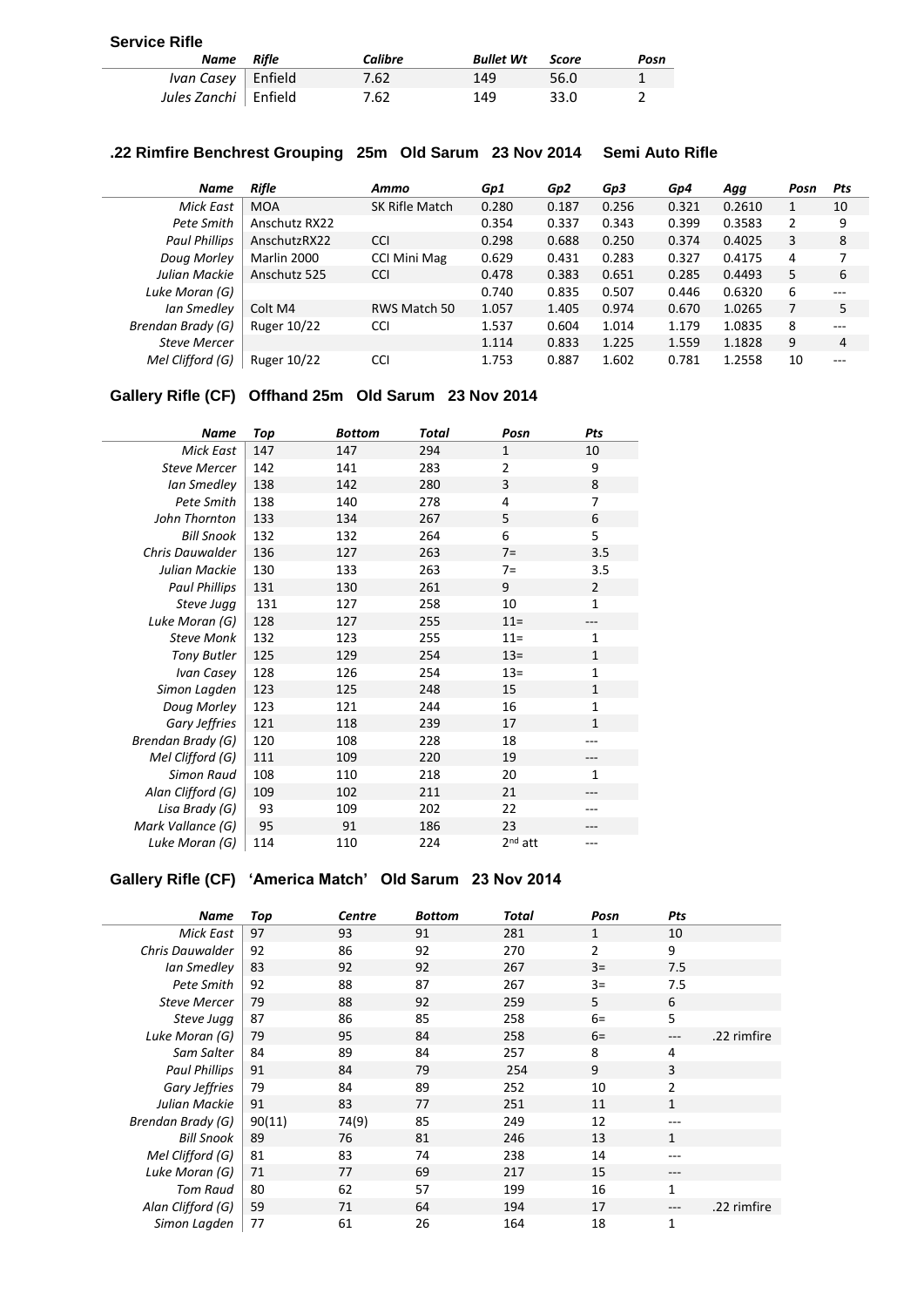#### **AGGREGATE RESULTS 2014-2015**

| <b>Name</b>            | 10 Aug                   | 14 Sep | 19 Oct       | 16 Nov         | Total          |
|------------------------|--------------------------|--------|--------------|----------------|----------------|
| <b>Richard Sharman</b> | 10                       |        | 7            | 10             | 27             |
| Sam Salter             | ÷,                       | 9      | 6            | 8              | 23             |
| Ian Smedley            | $\overline{\phantom{a}}$ | 8      | 8            | 6              | 22             |
| <b>Mick East</b>       |                          |        | 10           | 9              | 19             |
| Gary Jeffries          | 9                        | 7      | 3            |                | 19             |
| <b>Ross Pritchard</b>  | $\overline{a}$           |        | 10           | 9              | 19             |
| Pete Smith             |                          |        | 5            | 7              | 12             |
| Steve Jugg             | 8                        |        |              |                | 8              |
| <b>Graham Downer</b>   | $\overline{7}$           |        |              |                | $\overline{7}$ |
| Steve Winder           | $\overline{\phantom{a}}$ | 6      | 1            |                | 7              |
| Ivan Casey             | $\overline{\phantom{a}}$ | 2      | 2            | $\overline{2}$ | 6              |
| Chris Jenks            |                          | 5      | 1            |                | 6              |
| <b>Simon Rogers</b>    | 6                        |        |              |                | 6              |
| Simon Lagden           | $\overline{a}$           |        |              | 5              | 5              |
| <b>Matt Grant</b>      | $\overline{\phantom{a}}$ | 3      | $\mathbf{1}$ |                | $\overline{4}$ |
| Mike Lloyd             | $\overline{\phantom{a}}$ |        |              | 4              | 4              |
| Julian Mackie          | $\overline{\phantom{a}}$ | 4      |              |                | 4              |
| <b>Paul Phillips</b>   | $\overline{\phantom{a}}$ |        | 4            |                | 4              |
| Jules Zanchi           | $\overline{\phantom{a}}$ |        |              | 3              | 3              |
| Ali Bamford            |                          |        |              | 1              | 1              |

# **F Class Open** (Best 7 to count) A total of **20** members took part in these competitions.

J.

### **F Class TR** (Best 7 to count) A total of **16** members took part in these competitions.

| <b>Name</b>          | 10 Aug | 14 Sep | 19 Oct | 16 Nov | Total |
|----------------------|--------|--------|--------|--------|-------|
| Ian Smedley          |        | 10     | 10     | 9      | 29    |
| Gary Jeffries        | 10     | 8      | 6      |        | 24    |
| Pete Smith           |        |        | 9      | 10     | 19    |
| Mick East            |        | 9      | 8      |        | 17    |
| Ivan Casey           |        | 3      | 5      | 5      | 13    |
| Chris Jenks          |        | 6      | 4      |        | 10    |
| Steve Winder         |        | 7      | 2.5    |        | 9.5   |
| Graham Downer        | 9      |        |        |        | 9     |
| Simon Lagden         |        |        |        | 8      | 8     |
| <b>Simon Rogers</b>  | 8      |        |        |        | 8     |
| Mike Lloyd           |        |        |        | 7      | 7     |
| <b>Paul Phillips</b> |        |        | 7      |        | 7     |
| <b>Matt Grant</b>    | ٠      | 4      | 2.5    |        | 6.5   |
| Jules Zanchi         |        |        |        | 6      | 6     |
| Julian Mackie        |        | 5      |        |        | 5     |
| Ali Bamford          |        |        |        | 4      | 4     |

#### **.22 Rimfire Prone** (Best 8 to count) A total of **13** members took part in these competitions.

| Name                  | 13 Jul | 31 Aug | 28 Sep | Total |
|-----------------------|--------|--------|--------|-------|
| <b>Paul Phillips</b>  | 9      | 9      | 9      | 27    |
| Ivan Casey            | 7      | 6      | 5      | 18    |
| Pete Smith            |        | 10     | 8      | 18    |
| Jason Slater          |        | 8      | 7      | 15    |
| Ian Smedley           | 8      | 7      |        | 15    |
| James Bowhill         | 10     |        | 3      | 13    |
| Julian Mackie         |        |        | 10     | 10    |
| Thomas Kulisz         | 5      |        | 4      | 9     |
| Philip Ludgate        | 4      | 5      |        | 9     |
| Tom Raud              | 6      |        | 2      | 8     |
| <b>Nancy Sheering</b> |        |        | 6      | 6     |
| <b>Simon Raud</b>     | 3      |        | 1      | 4     |
| Elka Schaub           |        |        | 1      |       |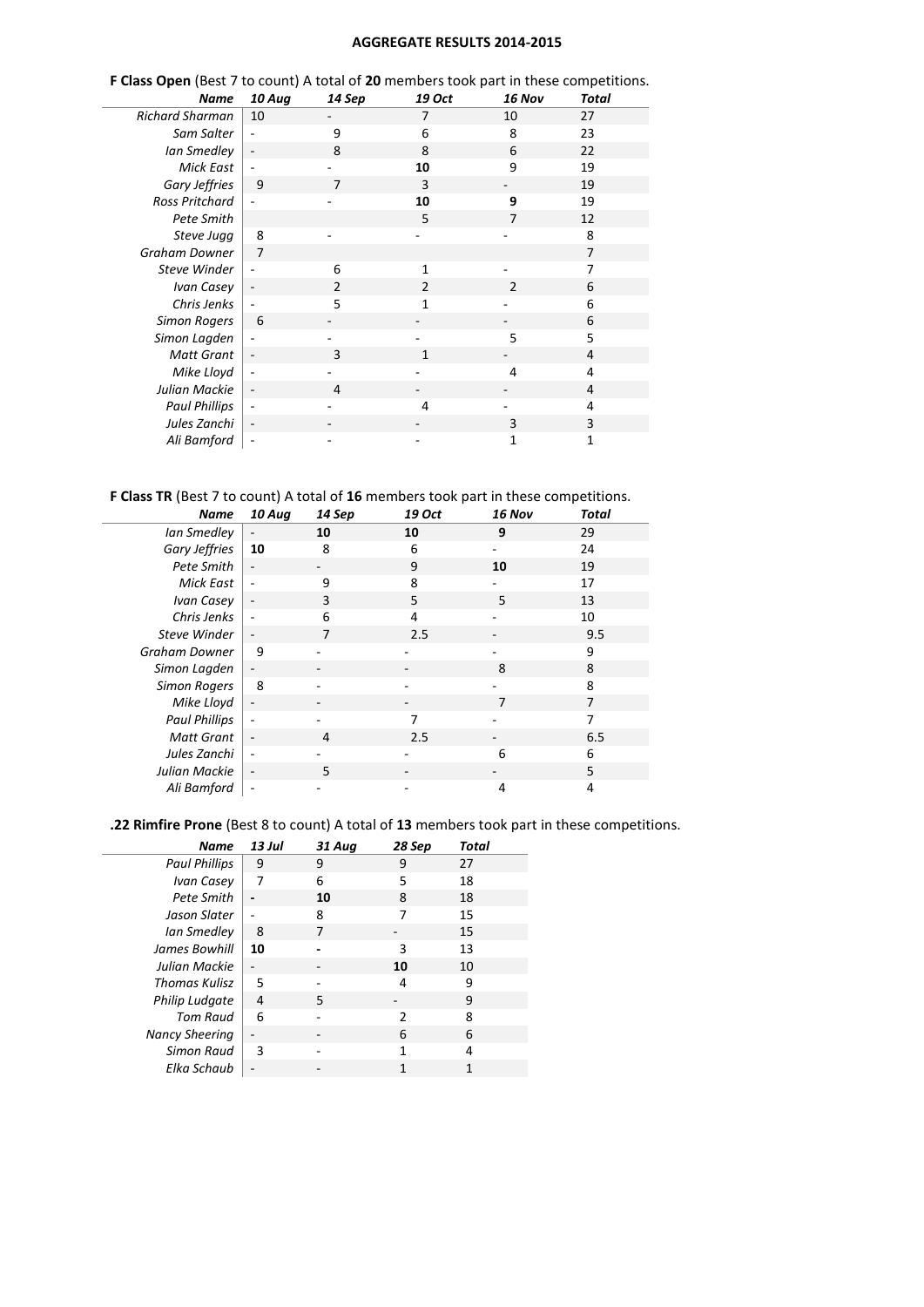**.22 Rimfire – Benchrest (**Best 6 to count) A total of **24** members took part in these competitions.

í,

 $\overline{\phantom{a}}$ 

| <b>Name</b>           | 21 Sep                       | 26 Oct                   | 2 Nov          | 23 Nov         | <b>Total</b>   |
|-----------------------|------------------------------|--------------------------|----------------|----------------|----------------|
| Ian Smedley           | 10                           | 10                       | 7              | 5              | 32             |
| <b>Mick East</b>      | 9                            |                          | 9.5            | 10             | 28.5           |
| Pete Smith            | $\overline{\phantom{a}}$     | 9                        |                | 9              | 18             |
| <b>Paul Phillips</b>  | $\overline{7}$               |                          |                | 8              | 15             |
| <b>Tony Butler</b>    | 6                            | $\overline{4}$           | $\overline{4}$ |                | 14             |
| Chris Dauwalder       | ÷,                           | 5                        | 8              |                | 13             |
| <b>Ross Pritchard</b> | $\overline{\phantom{a}}$     |                          | 9.5            |                | 9.5            |
| <b>Rod Cotton</b>     | $\overline{4}$               | 3                        | 2              |                | 9              |
| Ivan Casey            | $\overline{\phantom{a}}$     | 8                        |                |                | 8              |
| <b>Simon East</b>     | 8                            |                          |                |                | 8              |
| Doug Morley           | $\qquad \qquad \blacksquare$ | $\overline{\phantom{0}}$ |                | 7              | $\overline{7}$ |
| Sam Salter            | ÷,                           | 7                        |                |                | 7              |
| Graham Downer         |                              |                          | 6              |                | 6              |
| Julian Mackie         |                              |                          |                | 6              | 6              |
| Simon Porter          | $\overline{\phantom{a}}$     | 6                        |                |                | 6              |
| Simon Aldridge        |                              |                          | 5              |                | 5              |
| <b>Tom Raud</b>       | 5                            |                          |                |                | 5              |
| Harold Isaac          | $\overline{3}$               |                          | 1              |                | 4              |
| <b>Steve Mercer</b>   | $\overline{\phantom{a}}$     |                          |                | $\overline{4}$ | $\overline{4}$ |
| Olly Aldridge         |                              |                          | 3              |                | 3              |
| John Fenston          | $\overline{\phantom{a}}$     | $\overline{2}$           | $\mathbf{1}$   |                | 3              |
| <b>Simon Raud</b>     | $\overline{2}$               |                          |                |                | $\overline{2}$ |
| <b>Matt Grant</b>     | $\overline{\phantom{a}}$     | $\mathbf{1}$             |                |                | $\mathbf{1}$   |
| Josh Winder           | ÷,                           |                          | 1              |                | $\mathbf{1}$   |

**.22 Rimfire - Offhand** (Best 6 to count) A total of **32** members took part in these competitions.

| Name                  | <b>20 Jul</b> | 5 Oct          | 2 Nov                    | <b>Total</b>            |
|-----------------------|---------------|----------------|--------------------------|-------------------------|
| <b>Mick East</b>      | 10            | 9              | 10                       | 29                      |
| Ian Smedley           | 9             | 7              | 9                        | 25                      |
| <b>Ross Pritchard</b> | 4.5           | 5              | 7                        | 16.5                    |
| Chris Dauwalder       |               | 8              | 4                        | 12                      |
| <b>Simon East</b>     |               | 10             |                          | 10                      |
| <b>Steve Mercer</b>   | ÷,            | 3              | 5                        | 8                       |
| Simon Osborne         |               |                | 8                        | 8                       |
| <b>Paul Phillips</b>  | 8             |                |                          | 8                       |
| <b>Noel Smith</b>     | 7             |                |                          | 7                       |
| Sam Salter            | 6             | $\mathbf 1$    |                          | 7                       |
| <b>Graham Downer</b>  |               |                | 6                        | 6                       |
| Pete Smith            |               | 6              |                          | 6                       |
| <b>Bill Snook</b>     | $\mathbf{1}$  | $\mathbf{1}$   | 3                        | 5                       |
| Lloyd Davy            | 4.5           |                |                          | 4.5                     |
| Jon McCabe            |               | 4              | $\overline{\phantom{0}}$ | $\overline{4}$          |
| John Thornton         | 2.5           |                | $\mathbf{1}$             | 3.5                     |
| <b>Tony Butler</b>    | $\mathbf{1}$  | $\mathbf{1}$   | $\mathbf{1}$             | 3                       |
| Ivan Casey            | 2.5           |                |                          | 2.5                     |
| Gerry Bateman         | $\mathbf{1}$  | $\mathbf{1}$   |                          | 2                       |
| Chris Blackler        |               | $\overline{2}$ |                          | $\overline{2}$          |
| <b>Rod Cotton</b>     |               | $\mathbf{1}$   | $\mathbf{1}$             | $\overline{\mathbf{c}}$ |
| <b>Matt Grant</b>     |               |                | 2                        | $\overline{2}$          |
| <b>Harold Isaac</b>   | ÷,            | $\mathbf{1}$   | $\mathbf{1}$             | $\overline{2}$          |
| Phillip Ludgate       |               | $\mathbf 1$    | $\mathbf{1}$             | $\overline{\mathbf{c}}$ |
| <b>Steve Monk</b>     | $\mathbf{1}$  | $\mathbf{1}$   |                          | $\overline{2}$          |
| Darren Christian      |               | $\mathbf{1}$   | ÷,                       | $\mathbf{1}$            |
| Dave Jamieson         | ÷             | $\mathbf 1$    |                          | $\mathbf{1}$            |
| John Fenston          |               | $\mathbf{1}$   |                          | $\mathbf 1$             |
| Simon Lagden          |               |                | $\mathbf{1}$             | $\mathbf{1}$            |
| David Shepherd        | ÷,            |                | $\mathbf{1}$             | $\mathbf{1}$            |
| Olly Aldridge         |               |                | $\mathbf{1}$             | $\mathbf 1$             |
| <b>Brian Ryder</b>    | ÷,            |                | $\mathbf{1}$             | $\mathbf 1$             |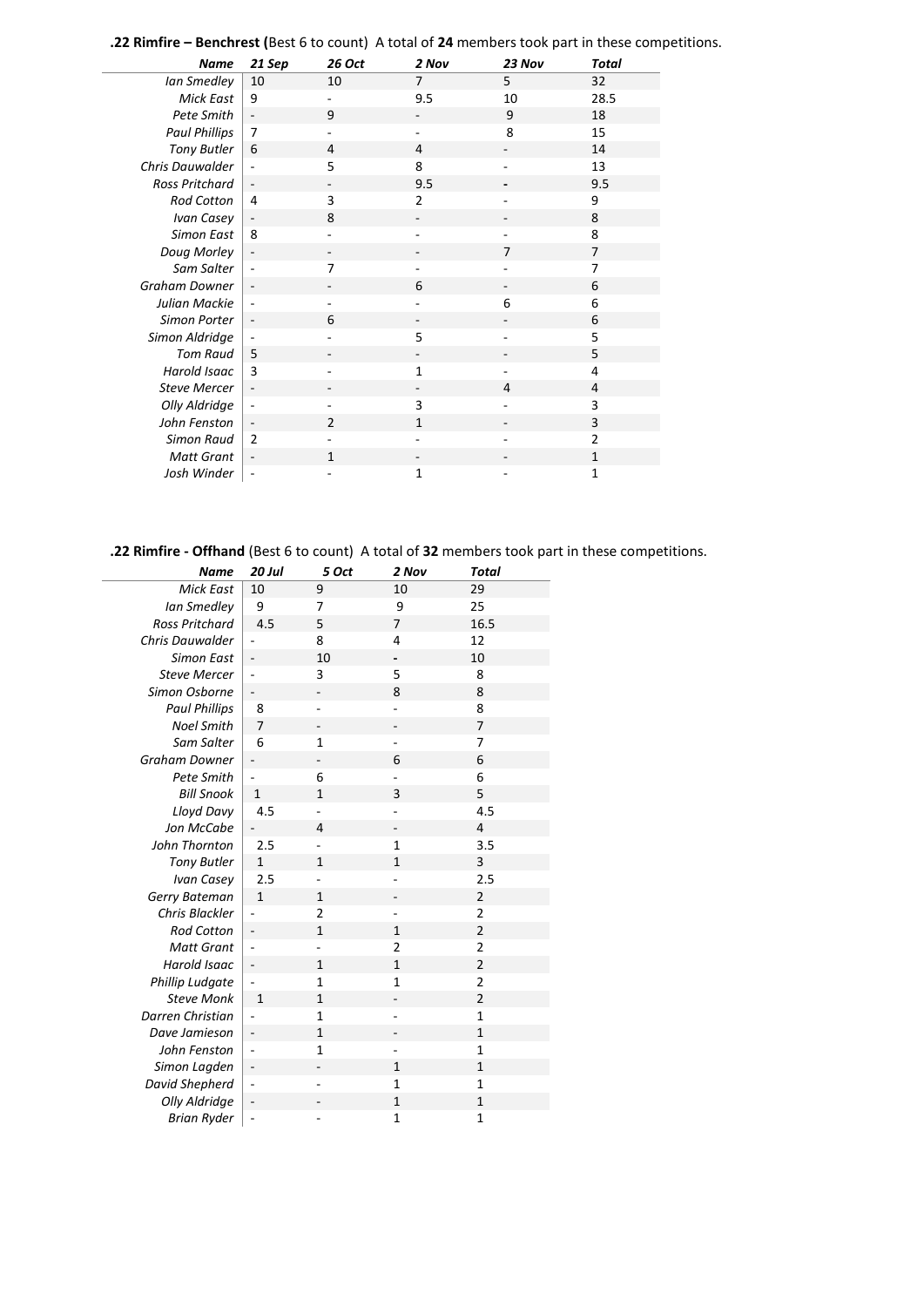|  | <b>.22 Rimfire - Speed (Best 8 to count) A total of 31 members took part in these competitions.</b> |
|--|-----------------------------------------------------------------------------------------------------|
|--|-----------------------------------------------------------------------------------------------------|

| <b>Name</b>           | 6 Jul                    | 20 Jul                   | 5 Oct                    | 2 Nov                    | <b>Total</b>   |
|-----------------------|--------------------------|--------------------------|--------------------------|--------------------------|----------------|
| <b>Mick East</b>      | 9                        | 10                       | 10                       | $\overline{2}$           | 31             |
| Ian Smedley           | 5                        | 8                        | 6                        | 10                       | 29             |
| <b>Steve Mercer</b>   | 10                       | $\overline{a}$           | 8                        | 6                        | 24             |
| Sam Salter            | 3                        | 5                        | 3                        | 7                        | 18             |
| Chris Dauwalder       | $\overline{4}$           | $\overline{\phantom{0}}$ | 9                        | $\overline{4}$           | 17             |
| Darren Christian      | 8                        |                          | 7                        |                          | 15             |
| <b>Paul Phillips</b>  | 6.5                      | 6                        | $\overline{\phantom{m}}$ | $\overline{\phantom{m}}$ | 12.5           |
| <b>Ross Pritchard</b> | $\overline{2}$           | $\mathbf{1}$             | 5                        | $\overline{4}$           | 12             |
| Chris Blackler        | 6.5                      |                          | $\overline{4}$           |                          | 10.5           |
| Ali Bamford           |                          | 9                        |                          | $\overline{\phantom{0}}$ | 9              |
| Simon Osborne         | ÷                        | $\overline{\phantom{0}}$ | $\overline{\phantom{0}}$ | 9                        | 9              |
| Graham Downer         | $\overline{a}$           | L.                       |                          | 8                        | 8              |
| <b>Noel Smith</b>     | ÷                        | 7                        |                          |                          | $\overline{7}$ |
| <b>Bill Snook</b>     | ÷,                       | 4                        | $\mathbf 1$              | $\mathbf{1}$             | 6              |
| <b>Tony Butler</b>    | 1                        | $\mathbf{1}$             | $\mathbf{1}$             | $\mathbf{1}$             | 4              |
| Harold Isaac          | $\mathbf{1}$             | ÷,                       | $\overline{\mathbf{c}}$  | $\mathbf{1}$             | 4              |
| Simon Lagden          | ÷                        | $\overline{\phantom{0}}$ | $\overline{\phantom{m}}$ | $\overline{4}$           | 4              |
| <b>Rod Cotton</b>     | $\mathbf{1}$             | $\overline{\phantom{0}}$ | $\mathbf 1$              | $\mathbf{1}$             | 3              |
| Lloyd Davy            | ÷                        | 3                        |                          | $\overline{\phantom{0}}$ | 3              |
| <b>Steve Monk</b>     | ÷,                       | $\overline{2}$           | $\mathbf{1}$             | -                        | 3              |
| Gerry Bateman         | ÷                        | $\mathbf{1}$             | $\mathbf{1}$             | -                        | $\overline{2}$ |
| Martin Wilson         | $\mathbf{1}$             | $\overline{a}$           |                          |                          | $\mathbf{1}$   |
| <b>Thomas Kulisz</b>  | $\mathbf{1}$             | -                        |                          | -                        | $\mathbf{1}$   |
| Elke Schaub           | $\mathbf{1}$             | $\overline{\phantom{0}}$ |                          | ä,                       | $\mathbf{1}$   |
| Norman Williamson -   | $\overline{a}$           | $\mathbf{1}$             |                          |                          | $\mathbf{1}$   |
| John Thornton         | ÷                        | $\mathbf{1}$             |                          |                          | $\mathbf{1}$   |
| Dave Jamieson         | ÷                        | -                        | $\mathbf{1}$             | $\overline{\phantom{a}}$ | $\mathbf{1}$   |
| Pete Smith            | ÷,                       |                          | 1                        |                          | $\mathbf{1}$   |
| Ivan Casey            | ÷,                       |                          |                          | $\mathbf{1}$             | $\mathbf{1}$   |
| <b>Matt Grant</b>     | $\blacksquare$           |                          |                          | $\mathbf{1}$             | $\mathbf{1}$   |
| <b>Steve Winder</b>   | $\overline{\phantom{m}}$ |                          |                          | $\mathbf{1}$             | $\mathbf{1}$   |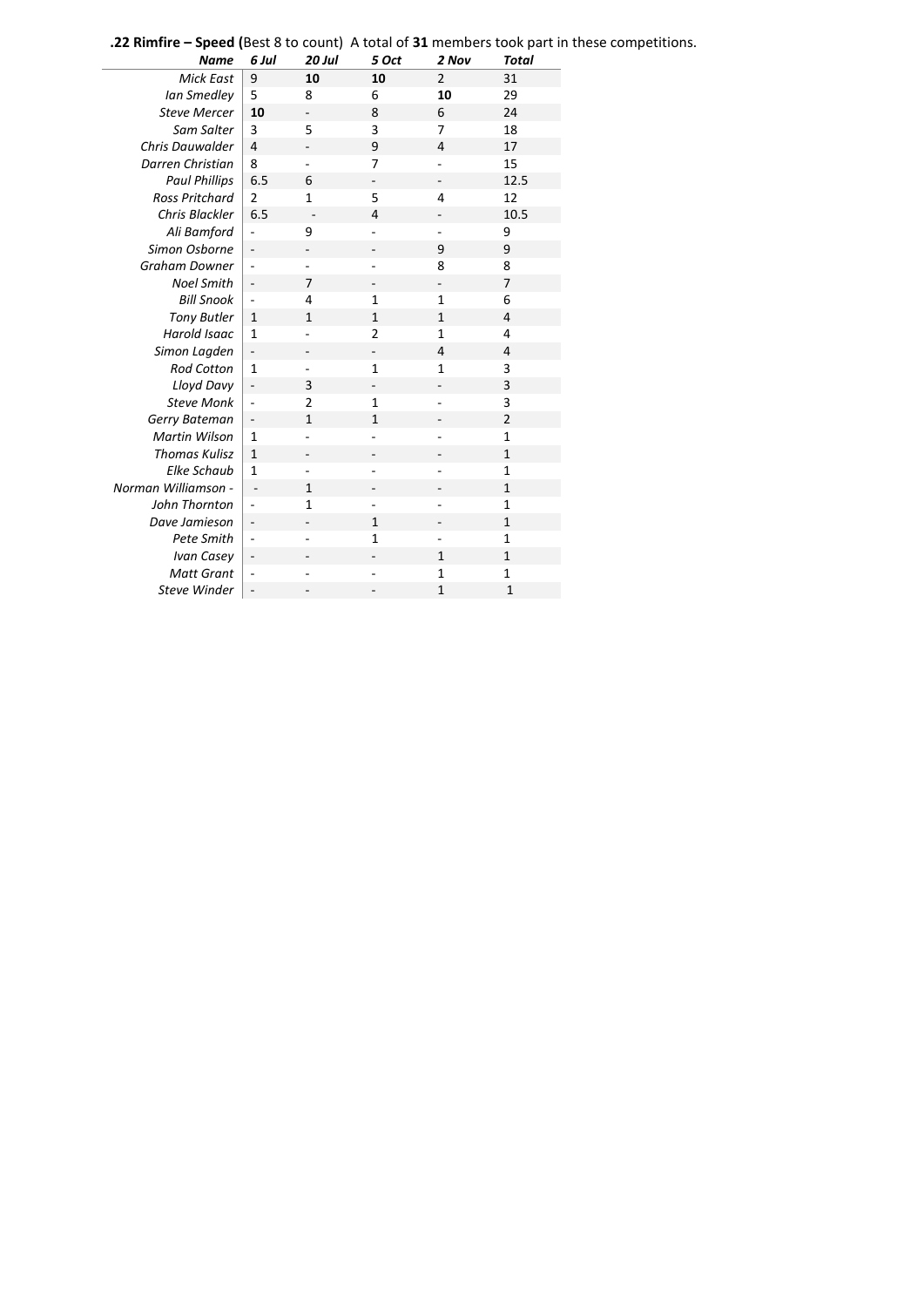| $\mathbf{u}$ of $\mathbf{v}$ of $\mathbf{u}$ and $\mathbf{v}$ and $\mathbf{v}$ are $\mathbf{v}$ and $\mathbf{v}$ are $\mathbf{v}$ and $\mathbf{v}$ are $\mathbf{v}$ and $\mathbf{v}$ are $\mathbf{v}$ and $\mathbf{v}$ are $\mathbf{v}$ and $\mathbf{v}$ are $\mathbf{v}$<br><b>Name</b> | 3 Aug                    | 24 Aug                   | 21 Sep                   | 26 Oct                   | 23 Nov                   | Total                   |
|------------------------------------------------------------------------------------------------------------------------------------------------------------------------------------------------------------------------------------------------------------------------------------------|--------------------------|--------------------------|--------------------------|--------------------------|--------------------------|-------------------------|
| <b>Mick East</b>                                                                                                                                                                                                                                                                         | 10                       | 10                       | 9                        |                          | 10                       | 39                      |
| Ian Smedley                                                                                                                                                                                                                                                                              | ÷,                       | 8.5                      | $4.5\,$                  | 10                       | 8                        | 31                      |
| Chris Blackler                                                                                                                                                                                                                                                                           | 8                        | $\overline{7}$           | 7                        | $\,8\,$                  |                          | 30                      |
| <b>Steve Mercer</b>                                                                                                                                                                                                                                                                      | 8                        |                          | L,                       | 5                        | 9                        | 22                      |
| John Thornton                                                                                                                                                                                                                                                                            | ÷,                       | 6                        | 8                        | 1.5                      | $\overline{6}$           | 21.5                    |
| Pete Smith                                                                                                                                                                                                                                                                               | $\blacksquare$           | 5                        | $\overline{a}$           | 7                        | 7                        | 19                      |
| Chris Dauwalder                                                                                                                                                                                                                                                                          | 6                        | $\overline{1}$           | $\mathbf 1$              | $\mathbf{1}$             | 3.5                      | 12.5                    |
| <b>Simon East</b>                                                                                                                                                                                                                                                                        | $\frac{1}{2}$            |                          | 10                       | L.                       |                          | 10                      |
| Phillip Ludgate                                                                                                                                                                                                                                                                          | $\overline{\phantom{a}}$ | 8.5                      |                          | 1                        | $\frac{1}{2}$            | 9.5                     |
| Ivan Casey                                                                                                                                                                                                                                                                               | 8                        | $\overline{a}$           | $\overline{a}$           | $\overline{a}$           | $\mathbf 1$              | 9                       |
| Ed Warden                                                                                                                                                                                                                                                                                | ÷,                       |                          |                          | 9                        |                          | 9                       |
| <b>Matt Mercer</b>                                                                                                                                                                                                                                                                       | 5                        |                          | L,                       | 3                        | ÷,                       | 8                       |
| Gary Jeffries                                                                                                                                                                                                                                                                            | $\overline{\mathbf{3}}$  | $\mathbf{1}$             | 3                        |                          | $\overline{1}$           | 8                       |
| Julian Mackie                                                                                                                                                                                                                                                                            | $\blacksquare$           | 4                        | $\overline{a}$           | ÷,                       | 3.5                      | 7.5                     |
| Jason Slater                                                                                                                                                                                                                                                                             | $\overline{\phantom{0}}$ |                          | 6                        | $\mathbf 1$              |                          | $\overline{7}$          |
| <b>Bill Snook</b>                                                                                                                                                                                                                                                                        | $\mathbf{1}$             | $\overline{a}$           |                          | $\mathbf 1$              | 5                        | $\overline{7}$          |
| Simon Osborne                                                                                                                                                                                                                                                                            | $\overline{\phantom{a}}$ | $\overline{\phantom{0}}$ |                          | 6                        | $\overline{a}$           | 6                       |
| Sam Salter                                                                                                                                                                                                                                                                               | $\overline{\mathbf{4}}$  | $\mathbf 2$              | $\overline{a}$           | $\mathbf{r}$             | $\overline{\phantom{a}}$ | 6                       |
| <b>Rod Cotton</b>                                                                                                                                                                                                                                                                        | $\overline{\phantom{a}}$ |                          | 4.5                      | $\mathbf 1$              | L,                       | 5.5                     |
| <b>Paul Phillips</b>                                                                                                                                                                                                                                                                     | $\overline{a}$           | $\mathbf 1$              | $\overline{2}$           | ÷,                       | $\overline{2}$           | 5                       |
| <b>Simon Raud</b>                                                                                                                                                                                                                                                                        | $\mathbf 1$              | $\mathbf{1}$             | $\mathbf{1}$             | $\mathbf 1$              | $\overline{1}$           | 5                       |
| <b>Tony Butler</b>                                                                                                                                                                                                                                                                       | $\mathbf{1}$             | $\overline{a}$           | $\mathbf{1}$             | 1                        | $\mathbf{1}$             | 4                       |
| Mike Lloyd                                                                                                                                                                                                                                                                               | $\overline{\phantom{a}}$ | $\qquad \qquad -$        | $\overline{a}$           | $\overline{\mathbf{4}}$  | $\overline{a}$           | $\overline{\mathbf{4}}$ |
| <b>Steve Monk</b>                                                                                                                                                                                                                                                                        | $\overline{2}$           |                          | 1                        | L.                       | $\mathbf{1}$             | $\overline{\mathbf{4}}$ |
| Hal Bohne                                                                                                                                                                                                                                                                                | $\overline{\phantom{a}}$ | 3                        | $\overline{\phantom{a}}$ |                          |                          | 3                       |
| Harold Isaac                                                                                                                                                                                                                                                                             | 1                        | $\mathbf{1}$             | 1                        | ÷,                       | ÷,                       | 3                       |
| Peter Kiy                                                                                                                                                                                                                                                                                | $\mathbf 1$              | $\mathbf{1}$             | $\mathbf 1$              | $\overline{\phantom{a}}$ |                          | $\overline{\mathbf{3}}$ |
| <b>Tom Raud</b>                                                                                                                                                                                                                                                                          | $\overline{\phantom{a}}$ | $\mathbf{1}$             | $\mathbf{1}$             | $\mathbf{1}$             | ÷,                       | 3                       |
| Simon Lagden                                                                                                                                                                                                                                                                             | $\overline{\phantom{a}}$ |                          | $\overline{\phantom{a}}$ | 1.5                      | $\overline{1}$           | 2.5                     |
| Dave Jamieson                                                                                                                                                                                                                                                                            | $\mathbf 1$              | ÷,                       | $\mathbf{1}$             | ÷,                       | $\overline{a}$           | $\mathbf 2$             |
| Doug Morley                                                                                                                                                                                                                                                                              | $\overline{\phantom{a}}$ |                          |                          | $\mathbf{1}$             | $\mathbf{1}$             | $\overline{2}$          |
| <b>Thomas Kulisz</b>                                                                                                                                                                                                                                                                     | $\mathbf 1$              |                          | L,                       |                          | $\overline{a}$           | $\mathbf 1$             |
| Jason Vaughan                                                                                                                                                                                                                                                                            | $\mathbf 1$              | L,                       | L,                       |                          | $\overline{\phantom{a}}$ | $\overline{1}$          |
| <b>Elke Schaub</b>                                                                                                                                                                                                                                                                       | $\mathbf{1}$             | L,                       | ÷,                       | $\overline{\phantom{a}}$ | ÷,                       | $\mathbf 1$             |
| <b>Martin Wilson</b>                                                                                                                                                                                                                                                                     | $\overline{\phantom{m}}$ | $\mathbf{1}$             | $\overline{\phantom{0}}$ |                          |                          | $\overline{1}$          |
| Ross Pritchard                                                                                                                                                                                                                                                                           | ÷,                       | $\overline{a}$           | 1                        |                          | ÷,                       | $\mathbf 1$             |
| Chris Briggs                                                                                                                                                                                                                                                                             | ÷,                       |                          | $\mathbf{1}$             | $\overline{a}$           | L,                       | $\mathbf 1$             |
| Gerry Bateman                                                                                                                                                                                                                                                                            | $\blacksquare$           | $\overline{a}$           | $\mathbf{1}$             | $\overline{\phantom{a}}$ | $\overline{\phantom{a}}$ | $\mathbf 1$             |
| <b>Matt Grant</b>                                                                                                                                                                                                                                                                        | $\overline{\phantom{0}}$ |                          |                          | $\mathbf{1}$             |                          | $\overline{1}$          |
| Jon McCabe                                                                                                                                                                                                                                                                               | ÷                        |                          |                          | 1                        |                          | $\mathbf 1$             |
| Steve Jugg                                                                                                                                                                                                                                                                               | $\overline{\phantom{a}}$ | $\overline{a}$           | $\overline{a}$           | ÷,                       | $\mathbf 1$              | $\mathbf 1$             |

**GR(CF) Offhand (**Best 6 to count) A total of **41** members took part in these competitions.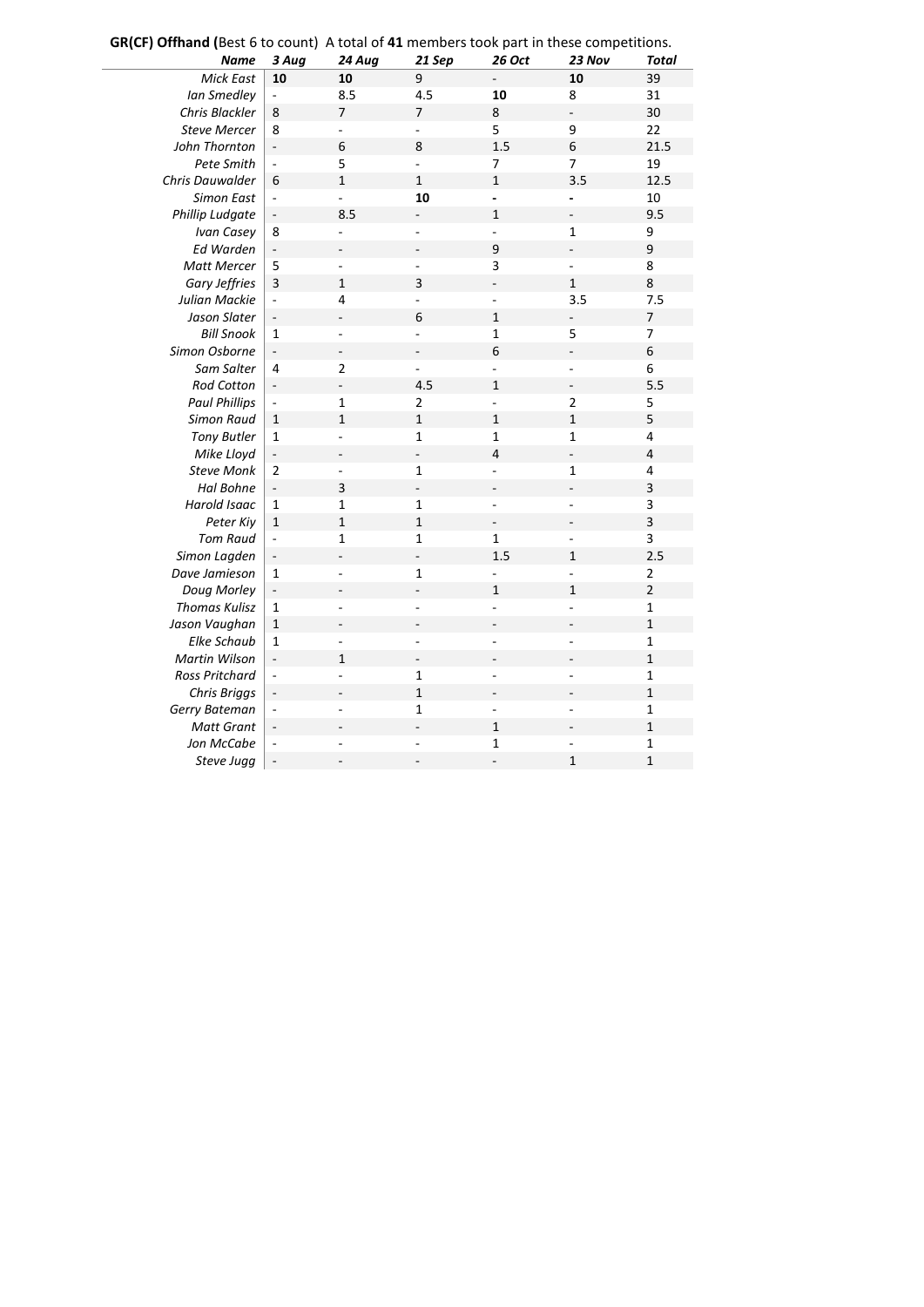**GR(CF) Speed** (Best 8 to count) A total of **34** members took part in these competitions.

| <b>Name</b>            | 6Jul                     | 3Aug                         | 24Aug                    | 21Sep                    | <b>260ct</b>             | 23Nov                    | <b>Total</b>   |
|------------------------|--------------------------|------------------------------|--------------------------|--------------------------|--------------------------|--------------------------|----------------|
| <b>Mick East</b>       | 10                       | 10                           | 10                       | 10                       |                          | 10                       | 50             |
| Ian Smedley            | 8                        |                              | 9                        | 9                        | 8.5                      | 7.5                      | 42             |
| Chris Dauwalder        | 6                        | 5                            | 6                        | 5                        | $\sqrt{4}$               | 9                        | 35             |
| Chris Blackler         | 9                        | 9                            | 2.5                      | $\overline{7}$           | $\overline{7}$           | $\blacksquare$           | 34.5           |
| Sam Salter             | 3                        | 6                            | 5                        | 8                        | $\overline{2}$           | $\overline{4}$           | 28             |
| Pete Smith             | $\sim$                   | $\overline{\phantom{a}}$     | 8                        | $\overline{a}$           | 8.5                      | 7.5                      | 24             |
| <b>Paul Phillips</b>   | $\overline{7}$           |                              | $\mathbf{1}$             | 6                        | $\overline{\phantom{a}}$ | 3                        | 17             |
| Gary Jeffries          |                          | 8                            |                          | 1                        | $\overline{a}$           | 2                        | 11             |
| <b>Steve Monk</b>      | 5                        | $\mathbf 1$                  |                          | $\overline{4}$           | $\overline{a}$           | ÷,                       | 10             |
| Ed Warden              |                          | ÷,                           |                          |                          | 10                       | $\blacksquare$           | 10             |
| <b>Steve Mercer</b>    |                          | -                            |                          |                          | 3                        | 6                        | 9              |
| <b>Graham Downer</b>   | $\overline{\phantom{a}}$ | $\overline{7}$               | ä,                       | ÷.                       | L.                       |                          | $\overline{7}$ |
| Harold Isaac           | $\mathbf{1}$             | $\overline{2}$               | $\mathbf{1}$             | 3                        | $\overline{\phantom{a}}$ |                          | $\overline{7}$ |
| John Thornton          | $\sim$                   | $\overline{a}$               | $\overline{7}$           | $\overline{a}$           | $\overline{a}$           | ٠                        | 7              |
| <b>Rod Cotton</b>      | $\overline{4}$           | $\overline{\phantom{a}}$     | $\overline{a}$           | $\mathbf{1}$             | $\mathbf{1}$             |                          | 6              |
| <b>Simon Raud</b>      | ÷,                       | ä,                           | L.                       | 1                        | 5                        |                          | 6              |
| <b>Simon Rogers</b>    |                          | $\overline{\phantom{a}}$     |                          | $\overline{\phantom{a}}$ | 6                        |                          | 6              |
| <b>Martin Wilson</b>   | $\overline{2}$           | $\overline{2}$               |                          | 1                        | $\mathbf{1}$             |                          | 6              |
| Dave Jamieson          |                          | $\overline{4}$               |                          | $\mathbf{1}$             | $\overline{\phantom{a}}$ | $\overline{\phantom{a}}$ | 5              |
| Steve Jugg             |                          | ÷,                           | $\overline{\phantom{0}}$ |                          | $\blacksquare$           | 5                        | 5              |
| Hal Bohne              |                          | $\overline{\phantom{a}}$     | 4                        |                          | $\overline{\phantom{m}}$ |                          | 4              |
| <b>Bill Snook</b>      | $\overline{\phantom{a}}$ | $\overline{2}$               | ÷.                       | ÷.                       | $\mathbf 1$              | $\mathbf{1}$             | 4              |
| <b>Phillip Ludgate</b> | $\overline{\phantom{a}}$ | $\overline{\phantom{0}}$     | 2.5                      |                          |                          |                          | 2.5            |
| Peter Kiy              | $\overline{\phantom{a}}$ | $\overline{a}$               | $\mathbf{1}$             | $\mathbf{1}$             | $\overline{\phantom{a}}$ | $\overline{\phantom{a}}$ | $\mathbf{2}$   |
| Simon Lagden           | $\blacksquare$           | $\qquad \qquad \blacksquare$ | $\overline{\phantom{0}}$ | $\overline{\phantom{0}}$ | $\mathbf{1}$             | $\mathbf{1}$             | $\overline{2}$ |
| Julian Mackie          | $\overline{\phantom{a}}$ |                              | 1                        |                          |                          | $\mathbf{1}$             | $\overline{2}$ |
| <b>Matt Mercer</b>     | $\blacksquare$           | $\mathbf{1}$                 | $\overline{a}$           | $\overline{\phantom{a}}$ | $\mathbf{1}$             | $\overline{\phantom{a}}$ | $\mathbf 2$    |
| <b>Ross Pritchard</b>  | $\overline{\phantom{a}}$ | ÷,                           |                          | $\overline{2}$           | ä,                       |                          | $\overline{2}$ |
| <b>Thomas Kulisz</b>   | $\mathbf{1}$             |                              |                          |                          |                          |                          | $\mathbf 1$    |
| Elke Schaub            | $\mathbf{1}$             | $\overline{\phantom{a}}$     |                          |                          | $\overline{\phantom{a}}$ |                          | $\mathbf{1}$   |
| Gerry Bateman          |                          |                              |                          | 1                        | $\overline{\phantom{a}}$ |                          | $\mathbf{1}$   |
| Simon Osborne          | $\overline{\phantom{a}}$ |                              |                          |                          | $\mathbf 1$              |                          | $\mathbf{1}$   |
| <b>Matt Grant</b>      |                          | $\overline{a}$               |                          |                          | $\mathbf{1}$             | $\blacksquare$           | $\mathbf{1}$   |
| <b>Tom Raud</b>        | $\sim$                   |                              |                          |                          | ä,                       | $\mathbf{1}$             | 1              |